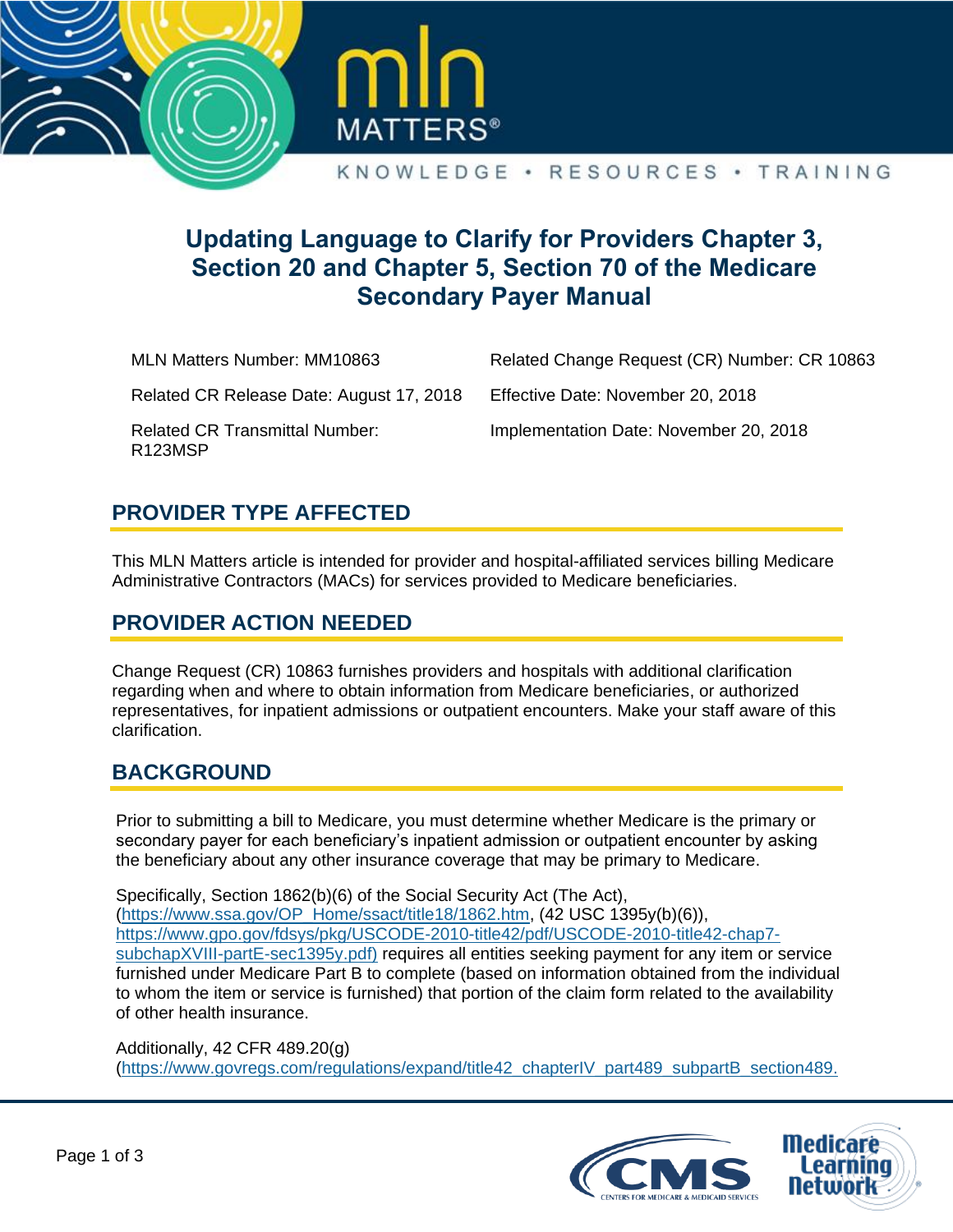[20#title42\\_chapterIV\\_part489\\_subpartB\\_section489.20\)](https://www.govregs.com/regulations/expand/title42_chapterIV_part489_subpartB_section489.20#title42_chapterIV_part489_subpartB_section489.20) requires all providers agree to bill other primary payers before billing Medicare.

CR10863 provides clarification to this process:

- 1. The Medicare Secondary Payer (MSP) Manual, Chapter 3 (MSP Provider, Physician, and Other Supplier Billing Requirements), Section 20.2.1(Model Admission Questions to Ask Medicare Beneficiaries) provides a model questionnaire listing the type of questions hospitals may use to determine the correct primary payers of claims for all beneficiary services that you furnish. This updated manual is an attachment to CR10863.
- 2. If you have access to the Common Working File (CWF), your admission staff may ask the beneficiary if any insurance information it contains has changed. If there are no changes to the beneficiary's insurance, then there is no need to ask the questions. However, if insurance information has changed, you must ask the MSP questions. Further, you need to notate (for auditing purposes) that all the questions were not asked upon admission based on the beneficiary's statement that their insurance information has not changed. Notations may be cited on the CWF screen print verifying the MSP information in the system is correct or the notations may be attached to the CWF print out. Your MAC may request this notation and confirmation during its hospital review.
- 3. The HIPAA Eligibility Transaction System (HETS) Health Care Eligibility Benefit Inquiry and Response (270/271) Transaction Set is used to transmit Health Care Eligibility Benefit Inquiries from health care providers, insurers, clearinghouses and other health care adjudication processors. You can use the HETS 270/271 transaction set to make an inquiry about the Medicare eligibility of an individual and to identify insurance that is primary or secondary to Medicare.

Similar to the CWF process, if you have the ability to submit and receive a HETS 270/271 transaction set and, upon review, there are no changes to the beneficiary's insurance then there is no need to ask the questions. However, if there are changes, you must ask the MSP questions. Further, you need to notate (for auditing purposes) that all the questions were not asked upon admission based on the beneficiary's statement that their insurance information has not changed as your MAC may request this notation and confirmation during its hospital review. Notations may be cited on the 270/271 screen print verifying the MSP information in the system is correct or the notations may be attached to the HETS 270/271 print out.

4. Some hospitals offer provider-based services, such as a provider affiliated transfer ambulance service. The affiliated hospital-based service does not need to ask the MSP questions if the hospital admission staff has already asked the questions or verified the beneficiary's insurance information. The admissions staff would then bill the appropriate insurer for the ambulance service.

However, if the ambulance service is not affiliated with the hospital, then the ambulance service is responsible for collecting and/or verifying the correct insurance information prior to billing for services.